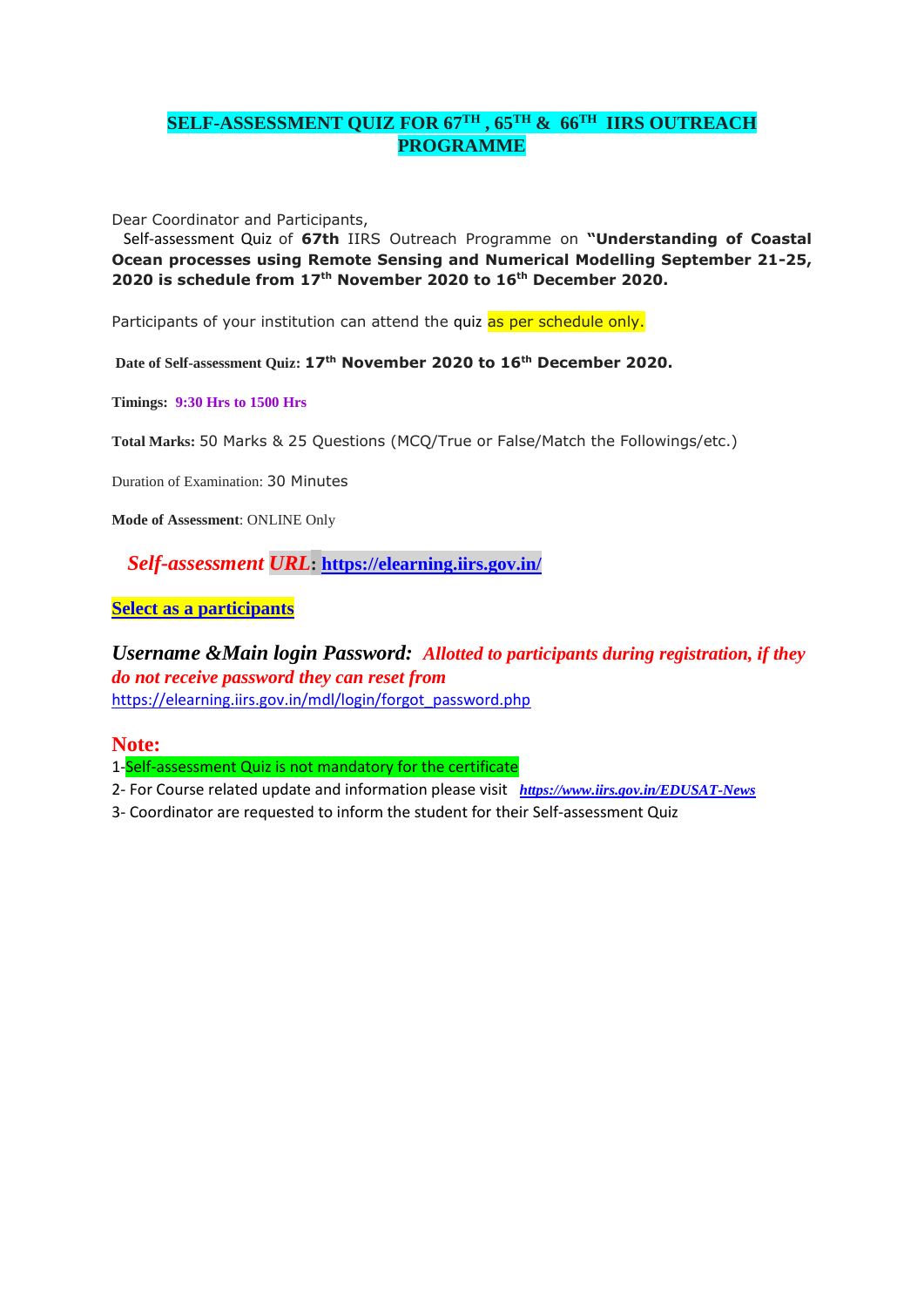Dear Coordinator and Participants,

 Self-assessment Quiz of **65th** IIRS Outreach Programme on **"Remote Sensing and Digital Image Analysis is schedule from 17th November 2020 to 16th December 2020.**

Participants of your institution can attend the quiz as per schedule only.

**Date of Self-assessment Quiz: 17th November 2020 to 16th December 2020.**

**Timings: 9:30 Hrs to 1500 Hrs**

**Total Marks:** 50 Marks & 25 Questions (MCQ/True or False/Match the Followings/etc.)

Duration of Examination: 30 Minutes

**Mode of Assessment**: ONLINE Only

 *Self-assessment URL***: <https://elearning.iirs.gov.in/>**

**Select as a participants** 

*Username &Main login Password: Allotted to participants during registration, if they do not receive password they can reset from*  [https://elearning.iirs.gov.in/mdl/login/forgot\\_password.php](https://elearning.iirs.gov.in/mdl/login/forgot_password.php)

**Note:**

1-Self-assessment Quiz is not mandatory for the certificate

- 2- For Course related update and information please visit *<https://www.iirs.gov.in/EDUSAT-News>*
- 3- Coordinator are requested to inform the student for their Self-assessment Quiz